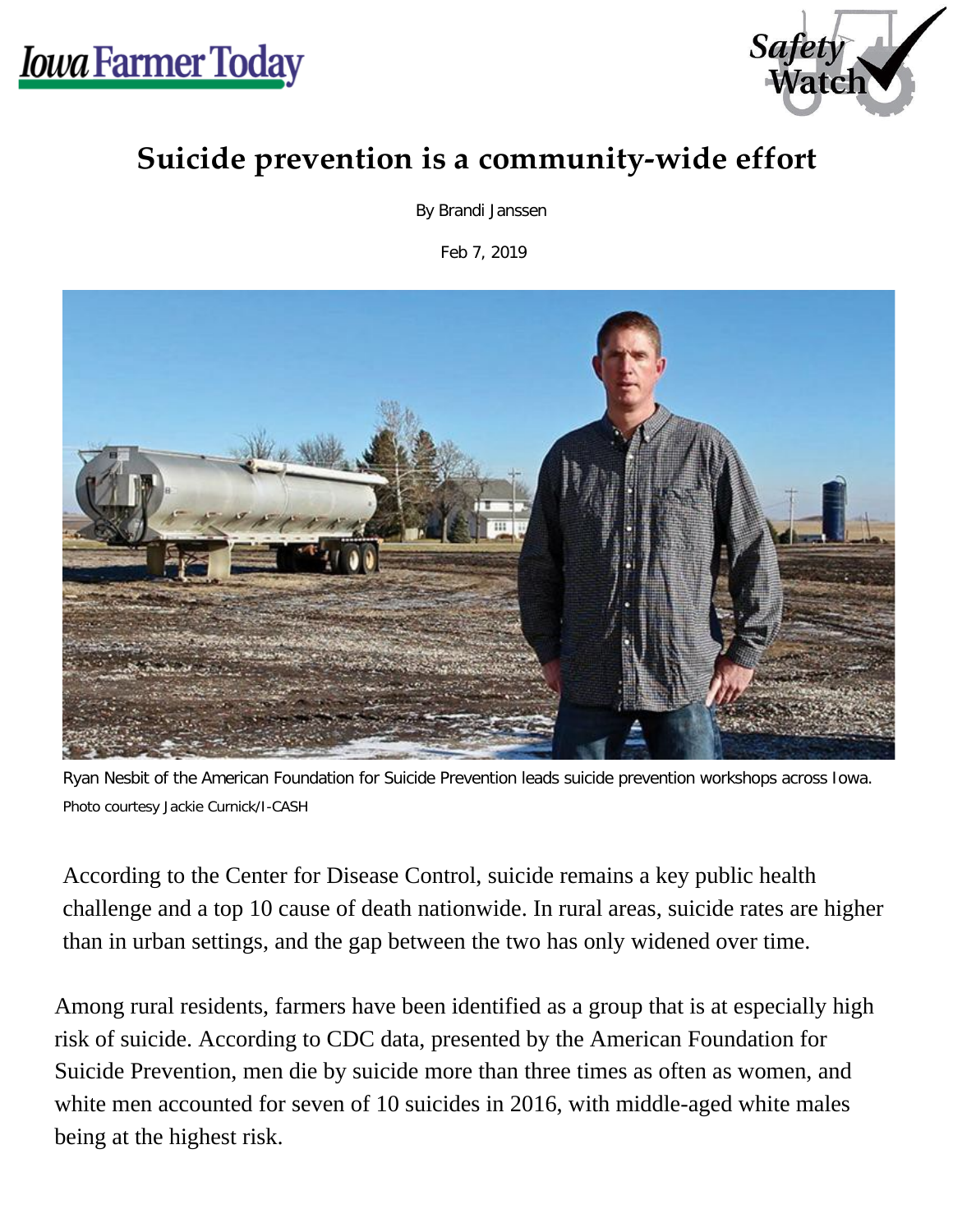These demographics are similar to the farming population. Add to that the volatility of farming — with high risks and low profit margins, sometimes lonely working conditions, and the access to harm (such as firearms) on most farms — and it makes sense that farmers have become a focus of suicide prevention efforts.

Ryan Nesbit is co-chair of Iowa's Chapter of the American Foundation for Suicide Prevention. "I'm very worried about farmers," he says.

Nesbit has first-hand knowledge of rural suicide. He and his best friend, Rodger, grew up on farms in northeast Iowa, near Dunkerton. In 1991, at age 15, Rodger took his own life with a firearm.

For most of his adult life, Nesbit has worked tirelessly to bring suicide prevention strategies to communities across Iowa.

According to Nesbit, farmers fall into the high-risk suicide category.

"The stereotypical men — older, stubborn — they say 'it doesn't affect me,' and try to take it all on themselves, and then they're gone," he says.

He helps educate people across the state about suicide warning signs. He points out that changes in behavior, such as someone who is very social becoming isolated or sleeping more than usual, are a clue.

"If there's a farmer you know that usually comes and gets coffee every morning at the gas station, and that person starts missing, or they're acting different," those can be signs of distress or depression, he says.

In addition, people considering suicide often talk about it, such as by saying they "don't want to be here anymore," or they may start giving away their possessions.

Nesbit recognizes how difficult it can be to talk about suicide, but says that communication is an important prevention strategy if you see warning signs.

"If you think someone is considering suicide, ask them directly," he says. "That shows a huge level of care, and it doesn't make them think about suicide because they already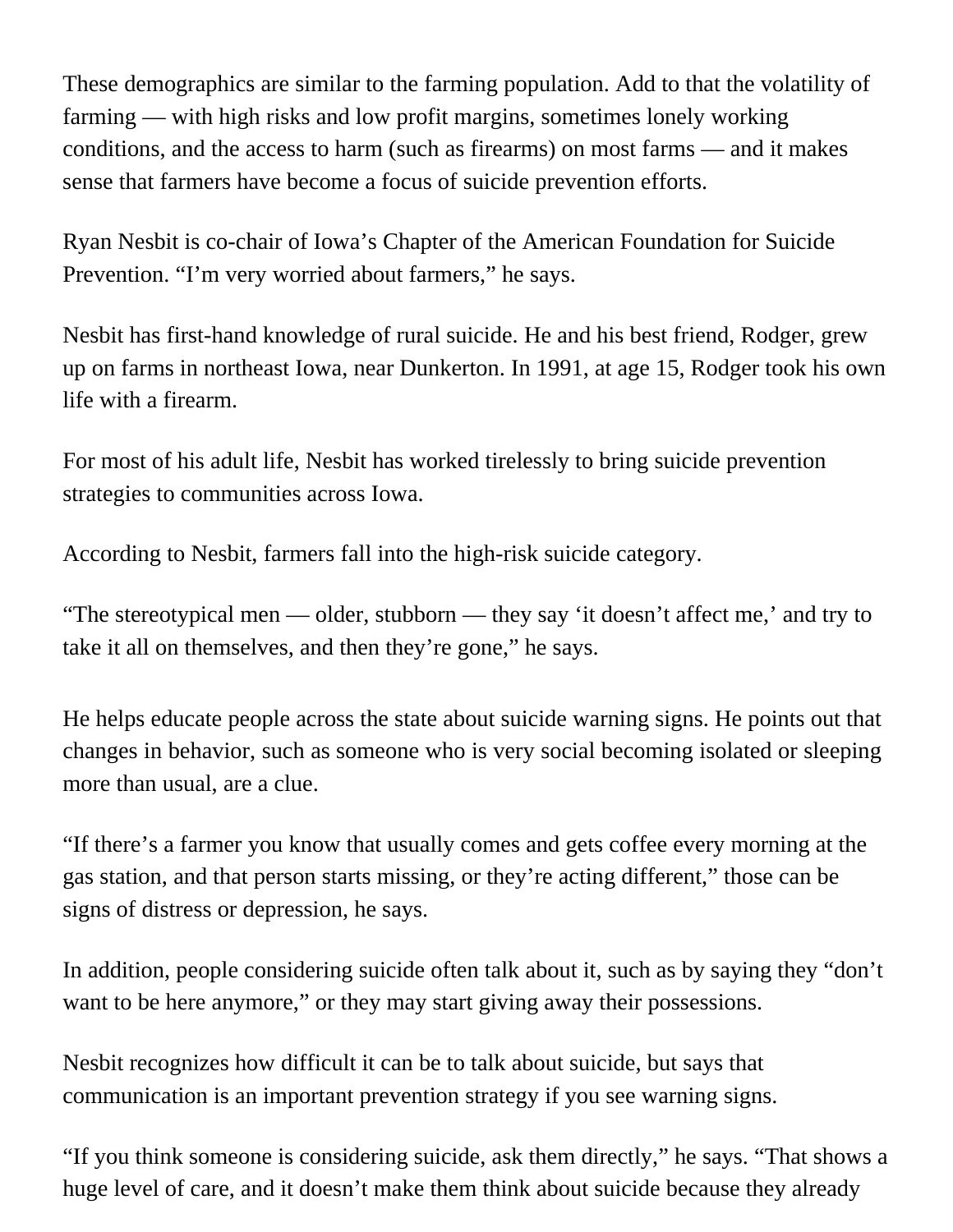are."

If talking directly about suicide seems uncomfortable, there are resources to help bystanders build skills. One of these is QPR Gatekeeper training. QPR stands for Question, Persuade, Refer. Just as bystander training in CPR and the Heimlich maneuver has saved lives, QPR gives community members and loved ones the tools to talk directly about suicide and prevent a death.

Bystanders, or "gatekeepers" in QPR language, can be anyone in the community. Sara Sedlacek, communications and development director for Comm- Unity Crisis Services (formerly The Crisis Center), a statewide agency located in Johnson County, Iowa, agrees with the difficulties of communicating about suicide, especially in farming communities.

"People in rural areas tend not to talk about their behavioral health issues, especially in Iowa," she says. "We have a culture of 'lift yourself up by your bootstraps.' It's very difficult for people to open up."

But she explains that anyone who comes in contact with a suicidal individual can be an effective gatekeeper. She and the staff at CommUnity Crisis Services recognize that in close-knit rural communities, there are many people who can serve as gatekeepers. They are piloting a program with a grain cooperative in Cedar County, Iowa, to conduct QPR trainings for area residents.

"We're hoping it goes well so we can look at other co-ops and do QPR training for coop staff and community people who would come into contact with farmers," Sedlacek says. "This would include pastors, possibly teachers, maybe the waitress at the local coffee shop."

The QPR trainings are in line with the CDC's recognition that suicide prevention is a community-wide responsibility. Sedlacek says.

"One of the things we talk about a lot is that it takes a community," she says. "Not to just recognize the signs, but to ask 'are you OK?'"

In addition to interpersonal interactions, the CDC reports protective factors include